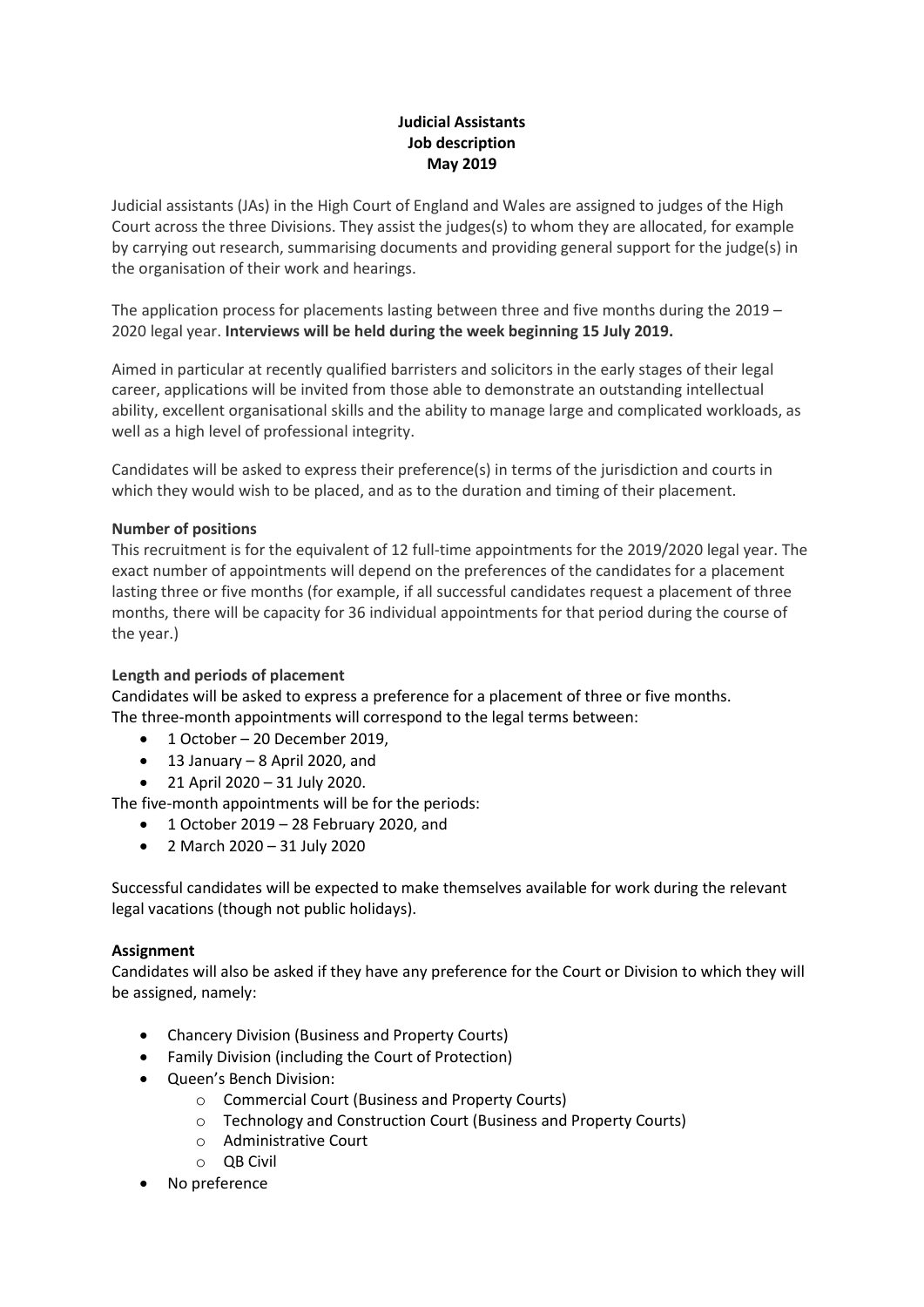Applicants will be free to select as many or as few of these specialisations as they wish. Candidates will be informed of the Court to which they have been assigned at the point at which they receive the offer. While every effort will be made to assign successful candidates to their Court or Division of choice, there may be occasions on which a degree of flexibility will be required, and judicial assistants will be asked to lend support to a judge in another part of the High Court.

#### **Nature of the work**

Depending on the preferences expressed by applicants, it is intended that there will be JAs assigned to Judges of the High Court across the three Divisions of the Court.

JAs will be placed with a judge or judges working in their chosen specialisation or one of their chosen specialisations. JAs will assist the judge(s) to whom they are allocated, for example by carrying out research, marking up and summarising case documents and transcripts, summarising submissions and discussing cases and hearings and providing general support for the judge(s) in the organisation of their work and hearings.

The role of judicial assistant offers those in the early years of their professional practice a close view of the trial process and first instance decision-making from the perspective of the judge, for the most complex, high value and often high profile civil and family cases.

The majority of the work will be based in London, but JAs may have the opportunity (but will not be required) to go on circuit.

#### **Suitability**

There is no fixed profile for a successful candidate, but typically the candidate will have graduated with an excellent degree (2:1 or above) and have practical experience in legal research and writing. Experience gained in the early years of practice – from either arm of the legal profession - is also desirable, though candidates with comparable early years' experience (for example in academia) are also eligible to apply.

Candidates should understand that a judicial assistant works full-time. It is not possible to conduct professional practice or to devote significant time to external study while working as a judicial assistant.

#### **Skills and qualifications**

Excellent intellectual and legal ability is essential. The role will involve discussions with High Court judges on difficult points of law and procedure. Successful candidates will also have demonstrated an ability to formulate detailed legal arguments and opinions based on research and excellent written and oral communication skills

The role of judicial assistant will also require candidates to manage involvement in multiple cases, some of them very large and involving extensive evidence. JAs will also be expected to provide assistance to their assigned judge(s) to tight deadlines. Successful candidates will therefore have demonstrated a capacity to work effectively under pressure of time.

IT skills, including in research, are also necessary criteria.

## **Salary**

The salary offered to candidates employed by HMCTS is the pro rata equivalent of an annual salary of £30,389, payable monthly in arrears.